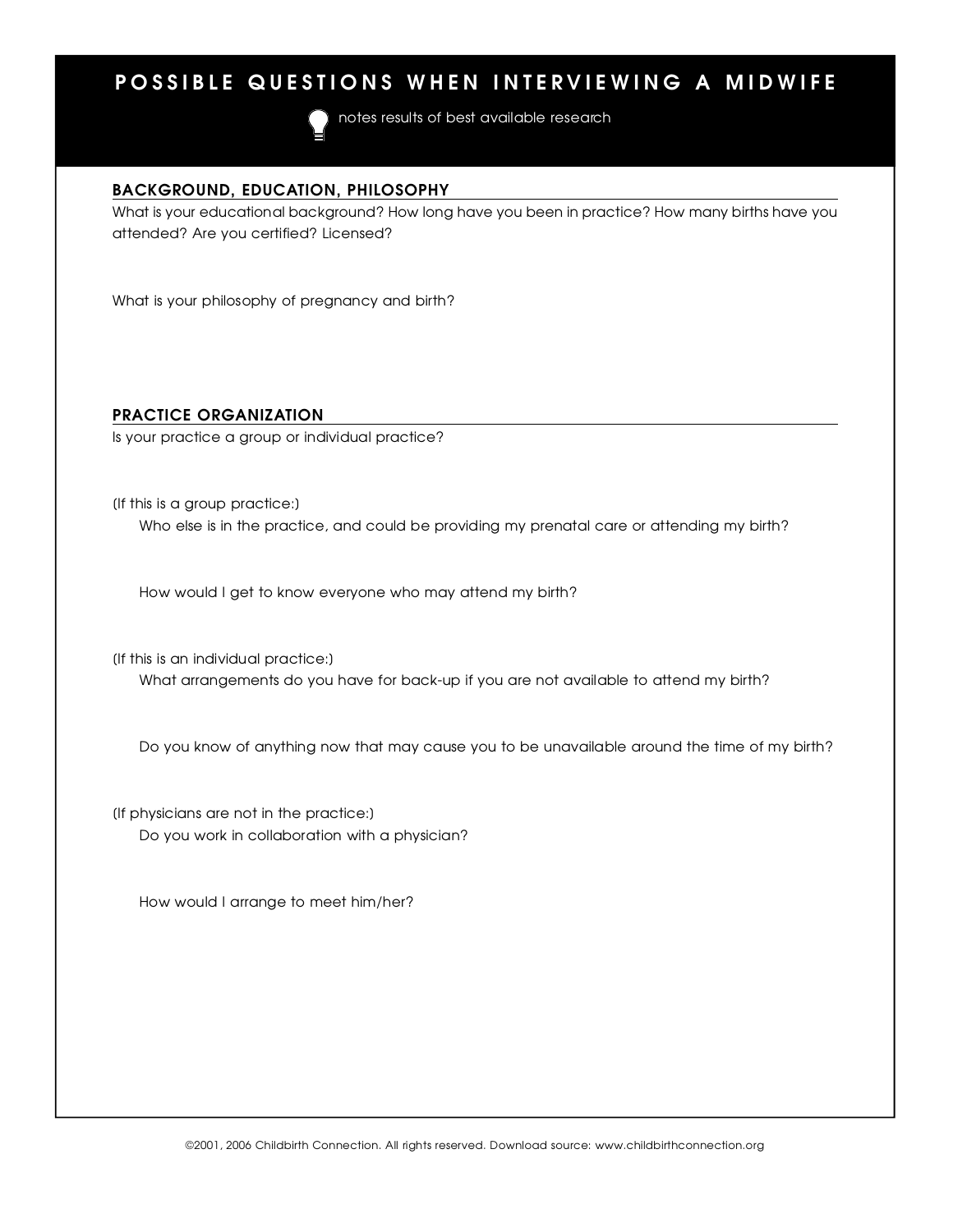$\frac{2000}{1000}$ What are your fees? Are more any possible extra costs that I should know about?

Do you accept [my health insurance plan]? (Note: You should also check with your insurer to confirm coverage.)

Do you accept alternate payment arrangements, such as sliding scale, time payments, or barter?

<u>P R E N ATAL CARE</u> What are your goals for prenatal care? What schedule of prenatal visits do you recommend, and what would happen during those visits?

How do you define "high-risk"? When would I fall into this category?

What problems or complications in pregnancy would mean that a physician would become my primary maternity caregiver? What arrangements would you have for my care should I develop one of moto complications or problems? Would you continue to have a role in my care ?

### CARE DURING LABOR AND BIRTH - LOCATION

Where do you attend births?

<u>CARE DURING BIRGH AND BIRTH — COMPANIONS</u> Do you have any policies that limit the number of people who could be with me during labor and birth? Could the baby's siblings be present? Is there an age restriction?

Do you have experience with trained labor support (doulas) during labor and birth? Do you encourage

 $\frac{1}{2}$ *The best available re s e a rch identifies many benefits and no known risks of doula care .*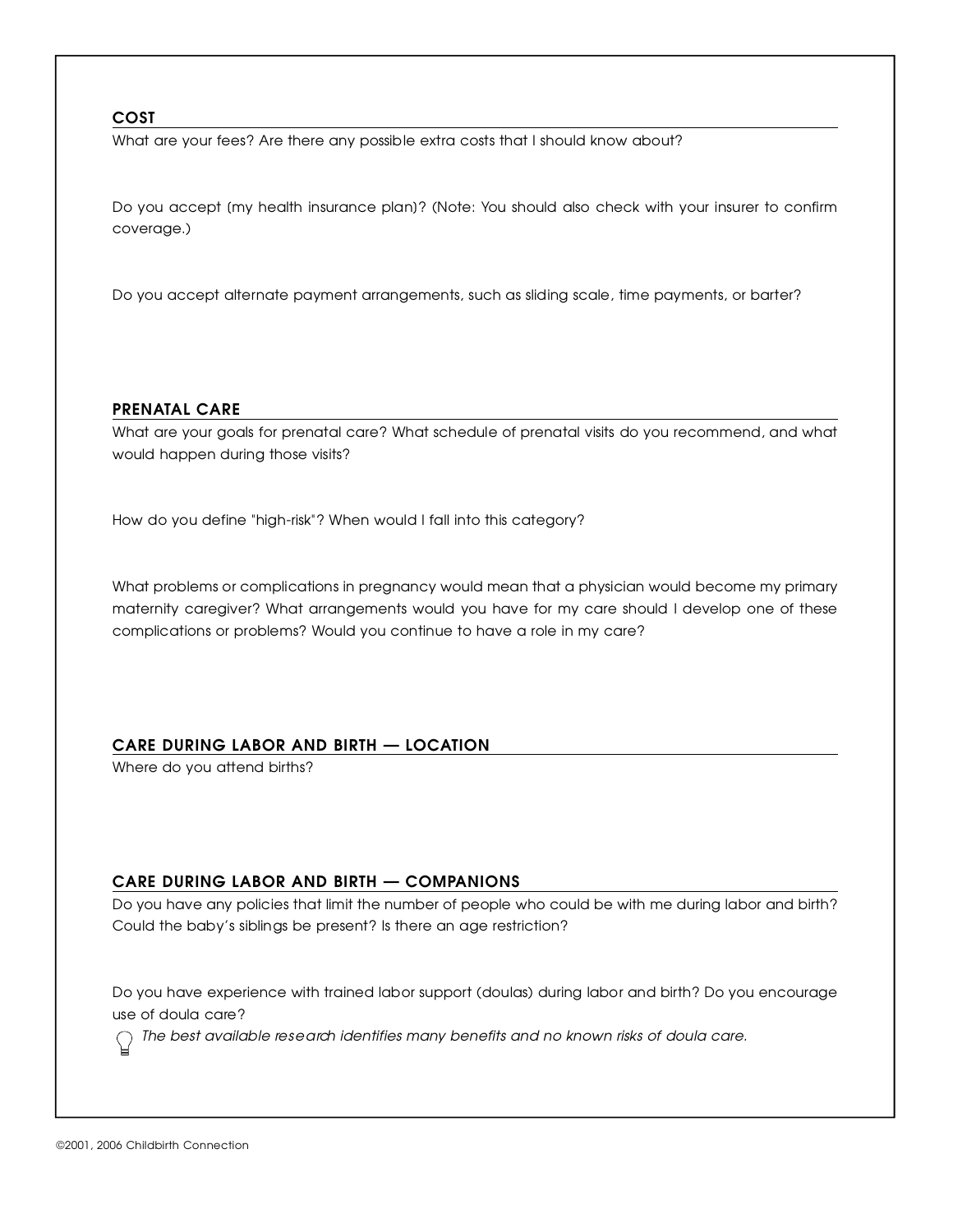**CARE DURING LABOR AND BIRTH — INTERVENTIONS**<br>How do you monitor the well-being of the baby during labor? Do you use occasional or continuous How do you monitor the well-being of the baby during labor? Do you use occasional or continuous e l e c t ronic fetal monitoring? Is a doppler [hand-held ultrasound device used to monitor your baby's

 $h_{\alpha}$  or a fetoscope (stem cooperation babyes for  $\alpha$  ) our baby's heart) an option? *Dopplers and fetoscopes are safe and effective options, may help avoid an unnecessary cesare a n , and are less restricting in labor than electronic fetal monitoring.*

What are your usual policies and practices about:<br>• IVs (intravenous lines) in labor

 $\sim$  IVs (intravenous lines) in labor *The best available re s e a rch finds that IVs are not appropriate as a routine practice.*

 $\sim$  f reduction to be active and move about in labor.

*The best available research supports the momen's* choice, and her *freedom* to be ap and *a b o u t .*

• eating and drinking in labor

 $\bigcap$  The best available research supports drinking when thirsty and, if the mother is interested, *eating lightly.*

 $\frac{1}{2}$   $\frac{1}{2}$   $\frac{1}{2}$   $\frac{1}{2}$   $\frac{1}{2}$   $\frac{1}{2}$   $\frac{1}{2}$   $\frac{1}{2}$   $\frac{1}{2}$   $\frac{1}{2}$   $\frac{1}{2}$   $\frac{1}{2}$   $\frac{1}{2}$   $\frac{1}{2}$   $\frac{1}{2}$   $\frac{1}{2}$   $\frac{1}{2}$   $\frac{1}{2}$   $\frac{1}{2}$   $\frac{1}{2}$   $\frac{1}{2}$   $\frac{1}{2}$ 

*The best available re s e a rch supports avoiding back-lying positions and supports the mother's choice among other positions.*

Does the birth setting where you practice place any limits on the care you would like to offer?

what is your usual approach to a labor that is progressing slowly?

*Many less invasive things can be done before deciding on a cesare a n .*

What percent of the time do you find it necessary to cut an episiotomy (a cut to enlarge the opening of<br>the vagina just before birth)?

 $t \approx t \approx 0.05$  is the value of  $t \approx 0.005$ *The best available re s e a rch finds no benefit and various risks in routine or liberal use of*  $e$ *p* is *i* otomy.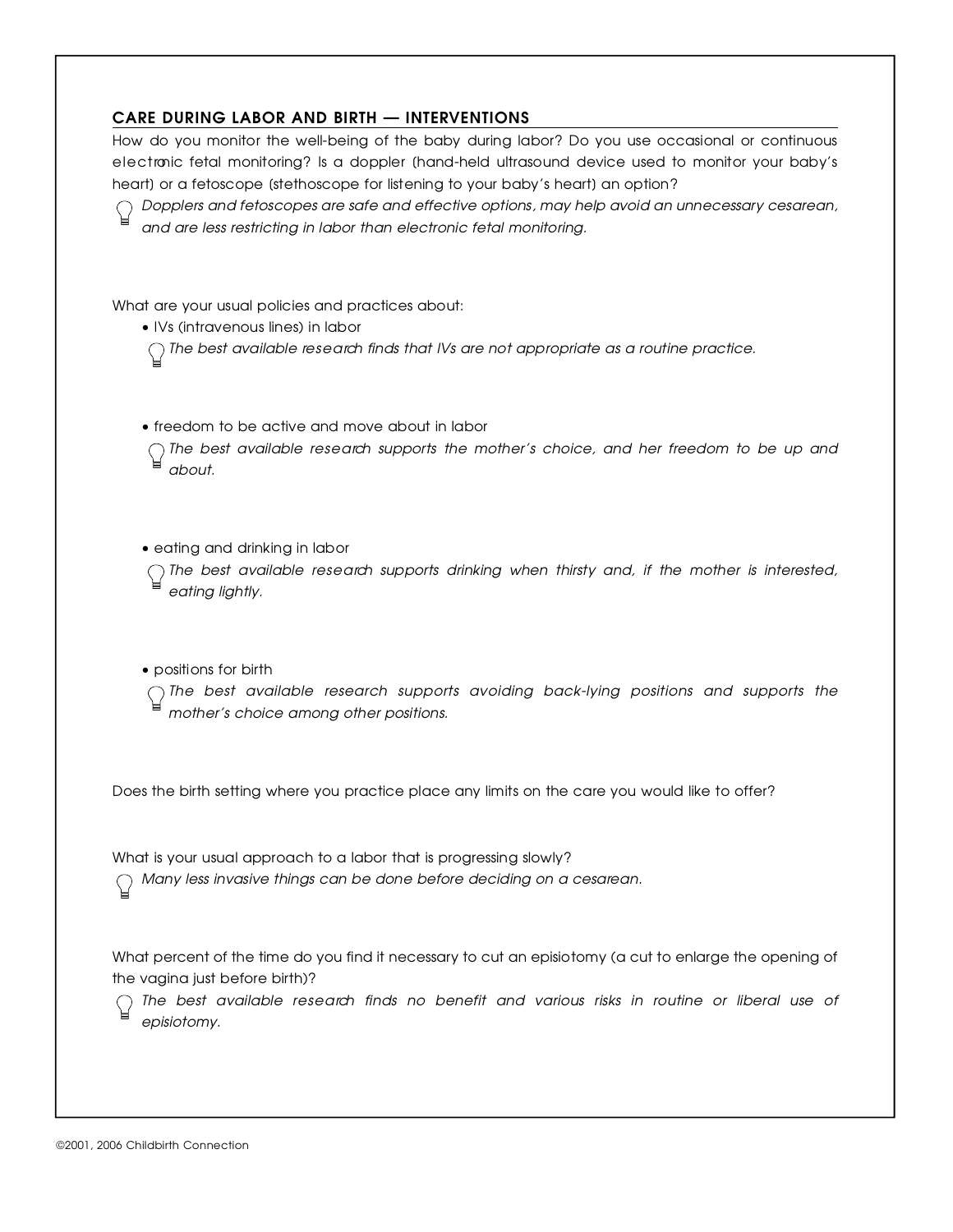**CARE DURING LABOR AND BIRTH — HELP WITH PAIN**<br>How would you recommend that I prepare for managing pain during labor and birth?

How would you recommend that I prep alonet managing pain during labor and birth? *Because of important diff e rences among choices for labor pain relief, it is important to become i n f o rmed about pain relief options well before labor.*

What drug-free measures for pain relief are available in the setting where you practice?

*D r u g - f ree methods and techniques (including doula care) can provide pain relief for women in l a b o r, with limited or no side effects. Hospitals may offer few choices among drug-free measures for* pain relief.

What would happen if I decided that I want an epidural?<br>  $\bigcap$  An epidural can provide good pain relief, but it changes the course of labor in important ways and *An epidural can provide good pain relief, but it changes the course of labor in important ways and has various drawbacks. [Note: due to effects of epidurals and to the need for other interventions that are generally re q u i red with an epidural, they are not available in out-of-hospital settings.]*

A re other pain medications an option?<br>  $\bigcap$  Although opioids (narcotics) are available in many U.S. hospitals, the best available research *Although opioids (narcotics) are available in many U.S. hospitals, the best available re s e a rch suggests that they are not very effective in relieving pain and have risks for mothers and babies. Although nitrous oxide is not widely available in the U.S., the best available re s e a rch suggests that it can provide helpful pain relief, with fewer unintended effects than either epidurals or opioids.*

# **CARE DURING LABOR AND BIRTH — COMPLICATIONS AND/OR TRANSFER**<br>What percentage of your clients have a cesarean section?

What percentage of your clients have a cesarean section?

*Nearly one-fourth of birthing women in the U.S. have cesareans. This rate has steadily risen in re c e n t years, and federal health objectives call for a reduction. A caregiver's style of practice can lead to a cesarean rate that is much higher or much lower than average.*

What problems or complications in labor would mean that a physician would become my primary<br>maternity caregiver? What arrangements do you have for my care should I develop one of these maternity caregiver? What arrangements do you have for my care should I develop one of moto complications or problems? Would you continue to have a role in my care ?